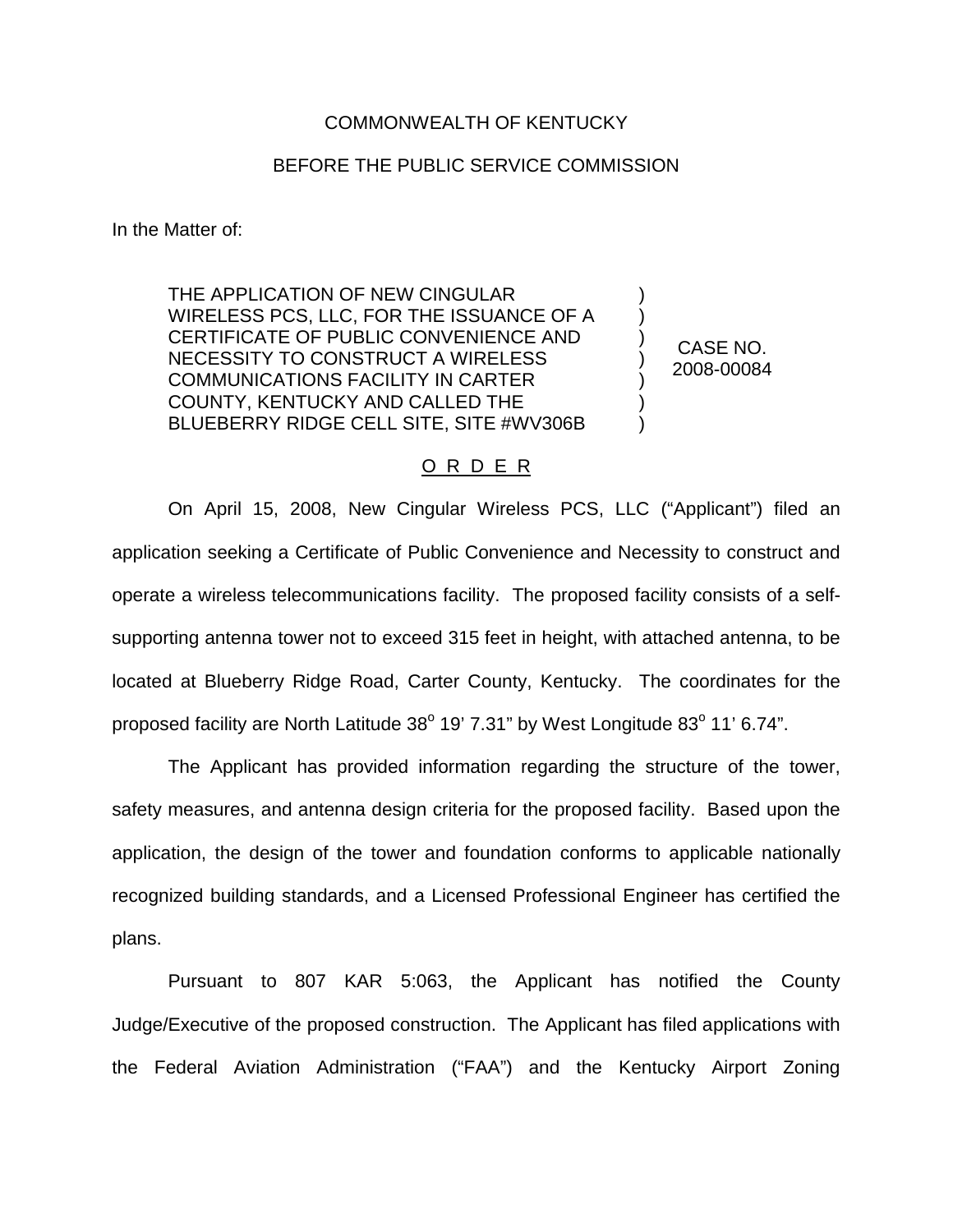Commission ("KAZC") seeking approval for the construction and operation of the proposed facility. Both decisions are pending.

The Applicant has filed evidence of the appropriate notices provided pursuant to 807 KAR 5:063. The notices solicited comments and informed the recipients of their right to request intervention. To date, no public comments have been filed with the Commission.

The Commission, having considered the evidence of record and being otherwise sufficiently advised, finds that the Applicant has demonstrated that a facility is necessary to provide adequate utility service and that, therefore, a Certificate of Public Convenience and Necessity to construct the proposed facility should be granted.

Pursuant to KRS 278.280, the Commission is required to determine proper practices to be observed when it finds, upon complaint or on its own motion, that the facilities of any utility subject to its jurisdiction are unreasonable, unsafe, improper, or insufficient. To assist the Commission in its efforts to comply with this mandate, the Applicant should notify the Commission if it does not use this antenna tower to provide service in the manner set out in its application and this Order. Upon receipt of such notice, the Commission may, on its own motion, institute proceedings to consider the proper practices, including removal of the unused antenna tower, which should be observed by the Applicant.

IT IS THEREFORE ORDERED that:

1. The Applicant is granted a Certificate of Public Convenience and Necessity to construct a wireless telecommunications facility. The proposed facility consists of a self-supporting antenna tower not to exceed 315 feet in height, with